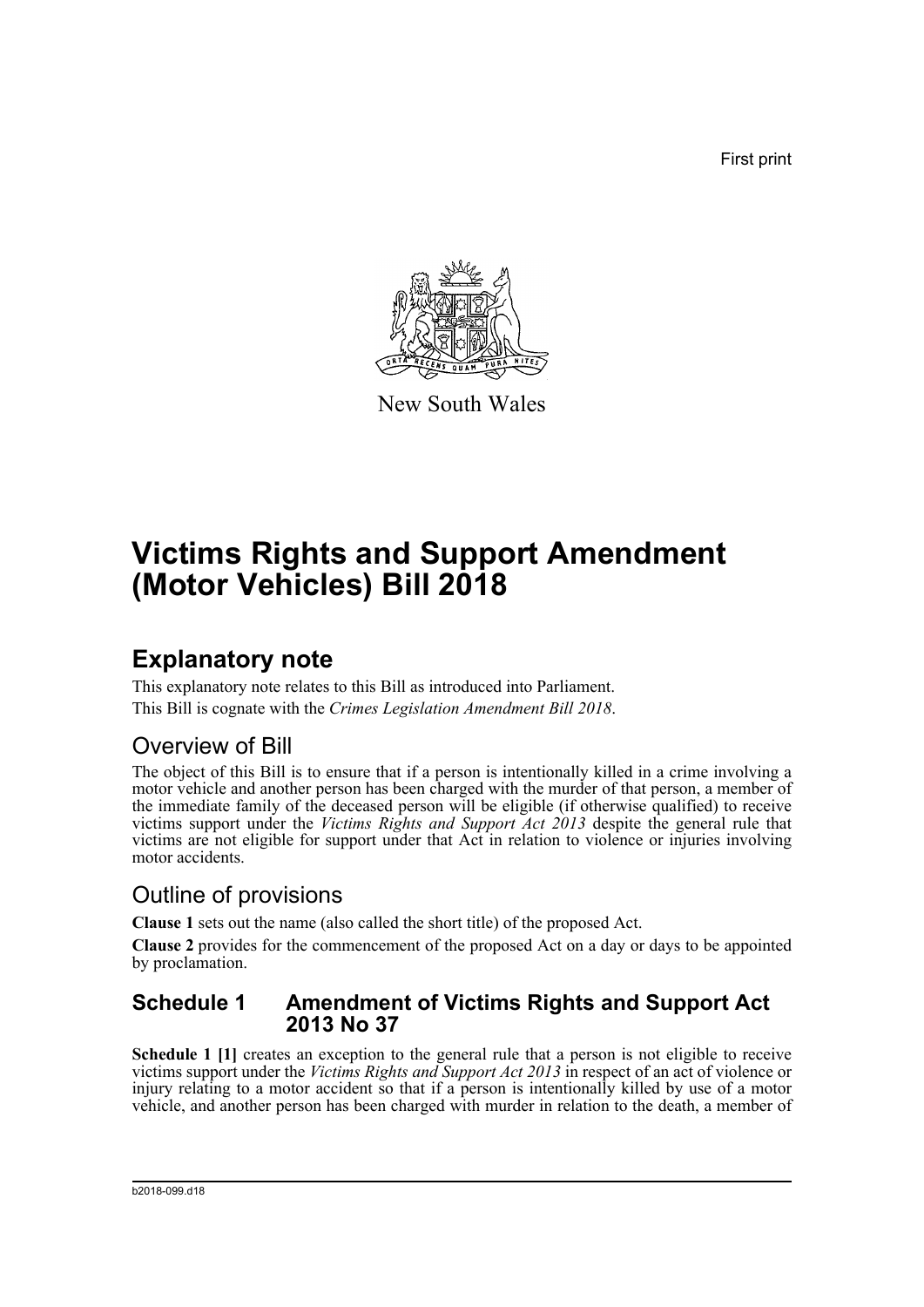the immediate family of the deceased person will be eligible (if otherwise qualified) for victims support.

**Schedule 1 [2]** makes a consequential amendment to deal with the circumstances where a family victim of a person intentionally killed by a motor vehicle may also be entitled to damages under the *Compensation to Relatives Act 1897* or to a payment under the *Motor Accident Injuries Act 2017*. The amendment provides that, if the Commissioner of Victims Rights is satisfied that the applicant may have rights under either of those Acts, the Commissioner is required to postpone the determination of the application for victims support until any entitlement to damages or a payment under those Acts has been determined.

**Schedule 1 [3]** makes it clear that the proposed amendment made by Schedule 1 [1] does not apply to an application for victims support relating to an act of violence that occurred before the commencement of the amendment.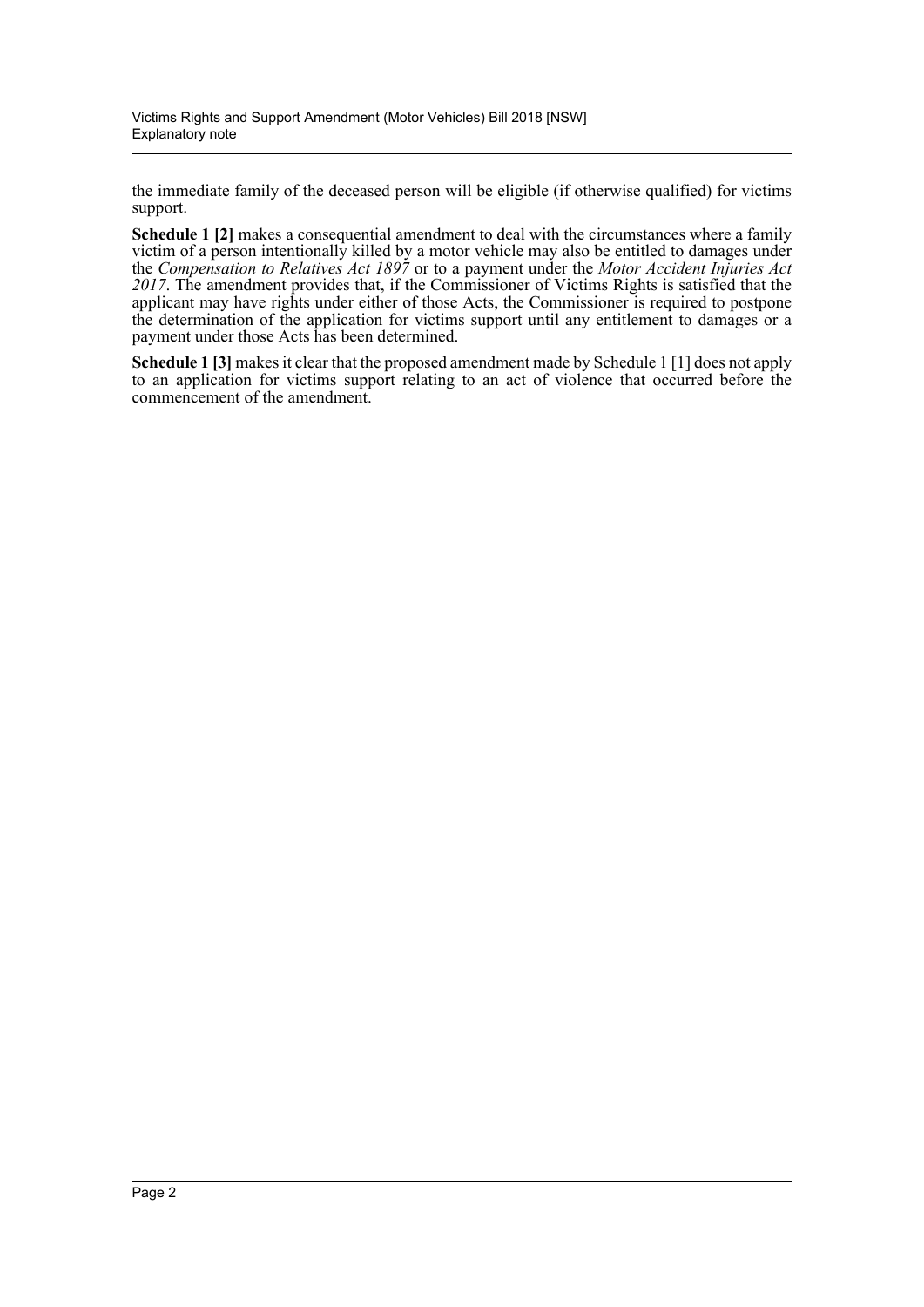First print

Page



New South Wales

# **Victims Rights and Support Amendment (Motor Vehicles) Bill 2018**

## **Contents**

| Schedule 1 | Amendment of Victims Rights and Support Act 2013 No 37 |       |
|------------|--------------------------------------------------------|-------|
|            | 2 Commencement                                         |       |
|            | Name of Act                                            |       |
|            |                                                        | Page. |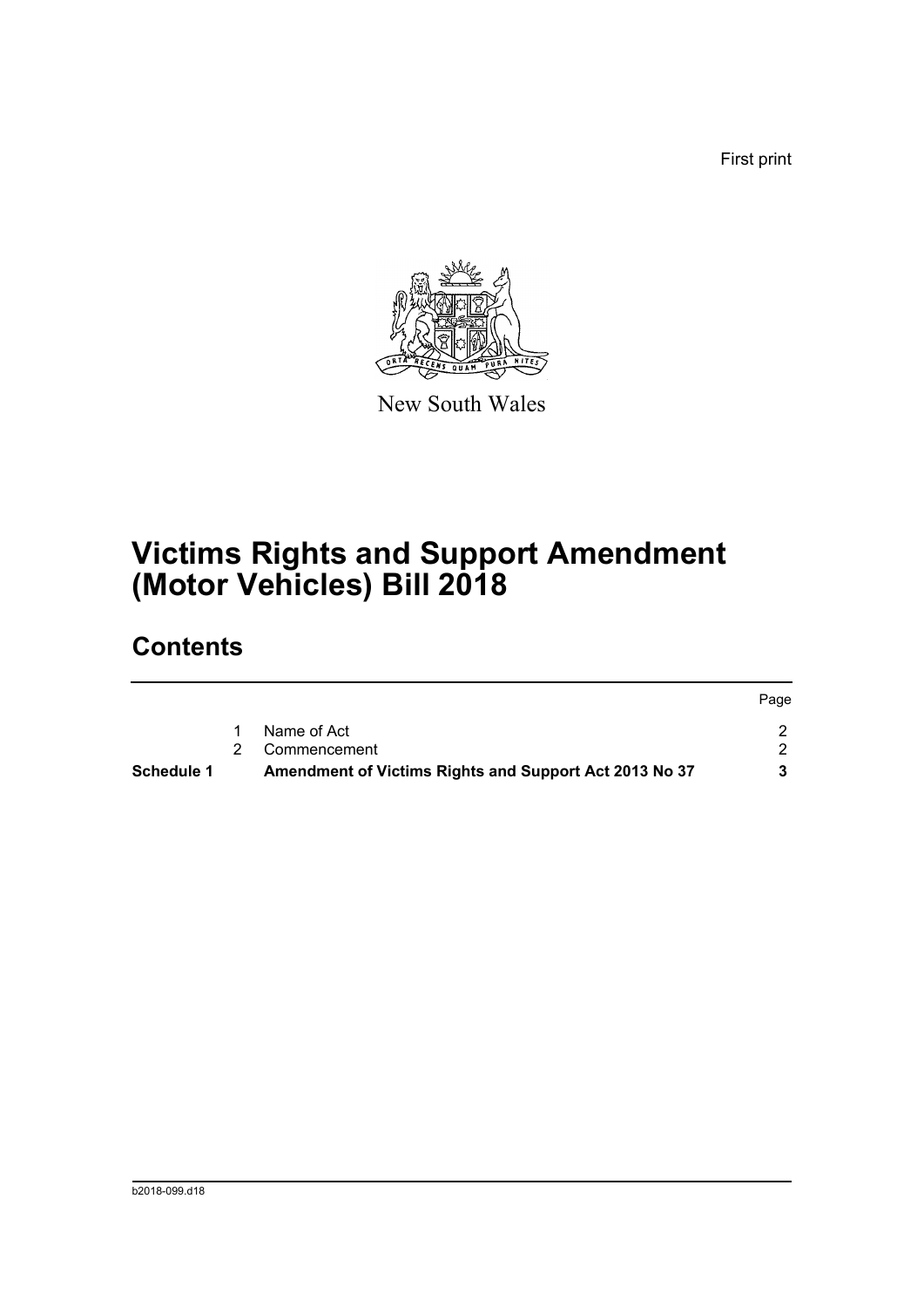

New South Wales

# **Victims Rights and Support Amendment (Motor Vehicles) Bill 2018**

No , 2018

#### **A Bill for**

An Act to amend the *Victims Rights and Support Act 2013* to provide for the eligibility of certain persons to make applications for victims support in respect of an act of violence that involved a member of the person's immediate family being intentionally killed by a motor vehicle.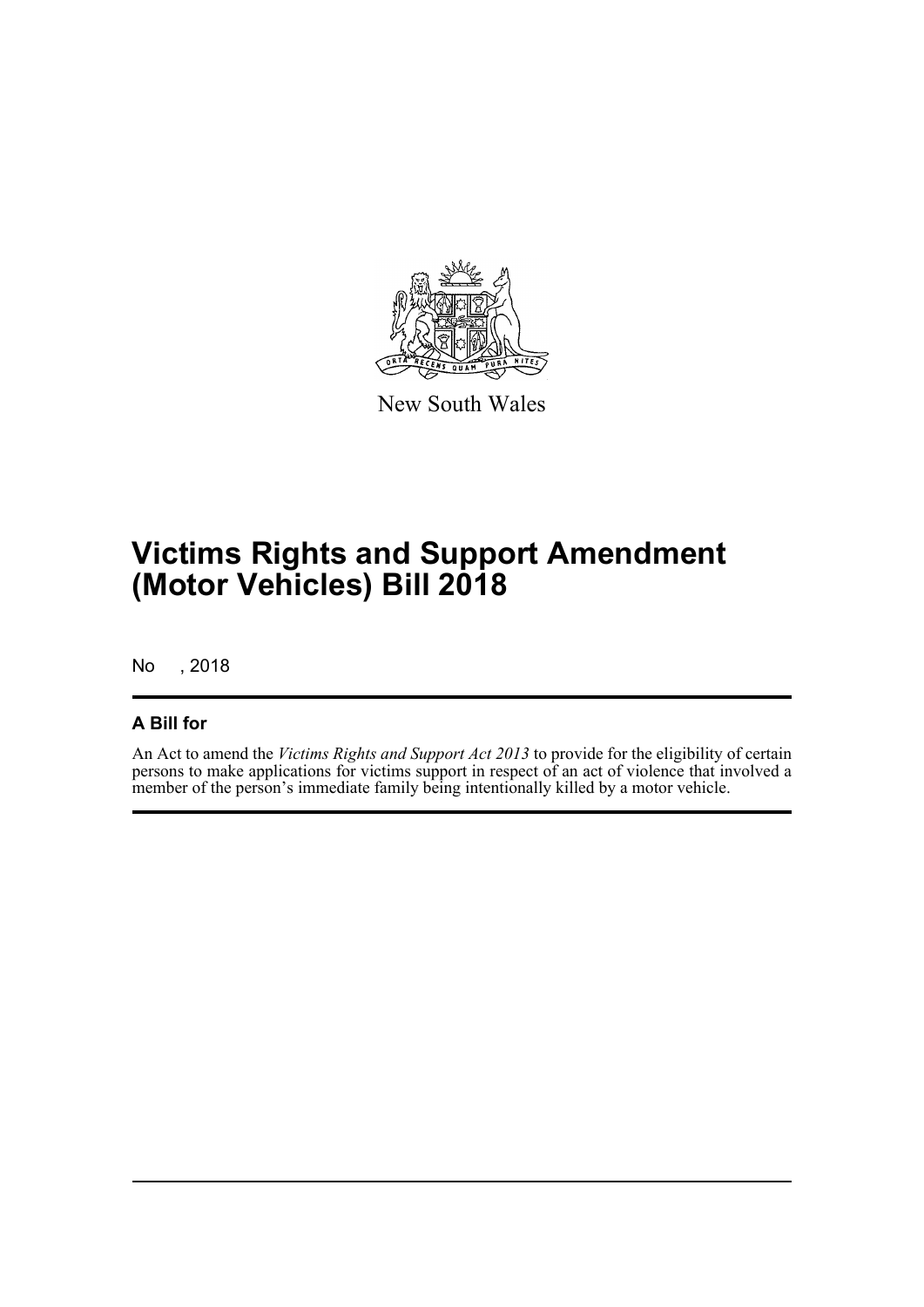<span id="page-4-1"></span><span id="page-4-0"></span>

| The Legislature of New South Wales enacts: |                                                                                 |   |
|--------------------------------------------|---------------------------------------------------------------------------------|---|
|                                            | Name of Act                                                                     | 2 |
|                                            | This Act is the Victims Rights and Support Amendment (Motor Vehicles) Act 2018. | Э |
|                                            | <b>Commencement</b>                                                             |   |
|                                            | This Act commences on a day or days to be appointed by proclamation.            |   |